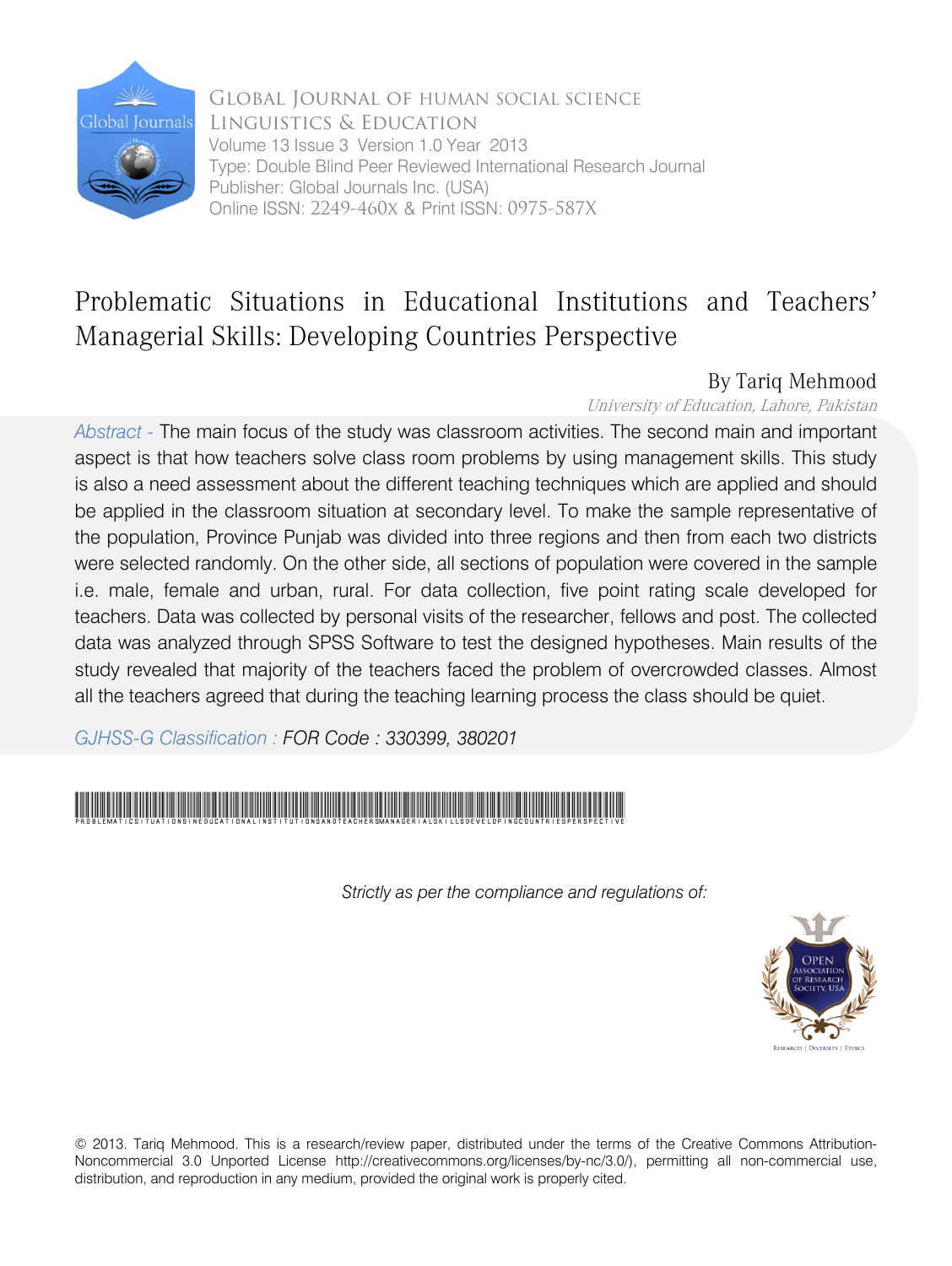Tariq Mehmood

Abstract - The main focus of the study was classroom activities. The second main and important aspect is that how teachers solve class room problems by using management skills. This study is also a need assessment about the different teaching techniques which are applied and should be applied in the classroom situation at secondary level. To make the sample representative of the population, Province Punjab was divided into three regions and then from each two districts were selected randomly. On the other side, all sections of population were covered in the sample i.e. male, female and urban, rural. For data collection, five point rating scale developed for teachers. Data was collected by personal visits of the researcher, fellows and post. The collected data was analyzed through SPSS Software to test the designed hypotheses. Main results of the study revealed that majority of the teachers faced the problem of overcrowded classes. Almost all the teachers agreed that during the teaching learning process the class should be quiet. The reason of this attitude is the high student-teacher ratios. Also majority of teachers were in favor of individual instructions. They were of the view that students should be handled according to their individual differences. In the same way, majority of the teachers claimed that low quality of education is due to the lack of resources and A.V. aids available. The students were also satisfied with running lecture method and Urdu medium of instruction. This is due to the lack of exposure of teachers to multiple teaching methodologies in pre-service or in-service trainings.

#### I. Introduction

ducation is infrastructure for the future - development and prosperity of the country. Teacher is the central and basic source to transfer ducation is infrastructure for the future<br>development and prosperity of the country.<br>Teacher is the central and basic source to transfer<br>knowledge from one generation to another. All students face difficulties at one time or another with spoken or written language, memory, attention, concentration, organizational skills, physical coordination and social behavior (Siddiqui, 2005). Teachers have to manage their classes for different purposes in different styles. The way teachers conduct the classroom matters has a deep influence upon their own teaching and learning of the students, because classroom is a place where the closest interaction between the students and the teachers takes place (Muhammad and Ismail, 2001)

Classroom management refers to broad range of techniques used to facilitate instructions, maximize

learning time, maintain a pleasant atmosphere, prevent disruptive behavior, and handling discipline problems. Martin and Sugarman (1993) are of the view that positive classroom environment for effective teaching learning process is the main core of classroom management. The term classroom management refers to all those decisions that teachers take to facilitate the learning process and tp provide the students maximum opportunity for learning (Krause, Bochner, and Duchesne, 2003). It also refers to teachers' actions which lead to the creation of a learning environment where positive interpersonal interaction is promoted and effective learning is facilitated. It aims to enhance the cognitive, personal and social growth of students, developing in particular their self-motivation, selfunderstanding, self-control and self-evaluation and selfmanagement (Mig-Tak, & Wai-Shing, 2008).

From a teacher perspective, effective classroom management involves preventive discipline and interesting instruction (Lang & Hebert, 1995). Classroom management and effective teaching learning are very much related with each other. If the classroom is managed properly then the learning process will occur accurately otherwise not (Ralph, 1994). It is the teacher who can achieve the required level of management and then get the designed objectives. Burden (2006) also explains that only through reward and punishment effective discipline cannot be achieved, while on the other side, self-control of students can enhance discipline among students. Classroom management and management of students overall conduct are skills that the teachers acquire and hone over time. These skills almost never come together until after a minimum of two or three years of teaching experience. Effective teaching requires considerable skills in managing myriad tasks and situations that occur in the classroom each day (Yisreal, 2012). Classroom management skills have several strategies.

Classroom management strategies include communication and management skills, and instructional tactics. According to Rauf (1976), effective classroom management entails planning classroom activities, setting ground rules, and knowing how to enforce these rules while treating the students with respect (Yisreal, 2012). If you spend most of your time handling discipline problems, you are cutting short your

2013

*Author : University of Education, Division of Education, College road Town ship, Lahore, Pakistan. E-mail : tariq\_903@hotmail.com*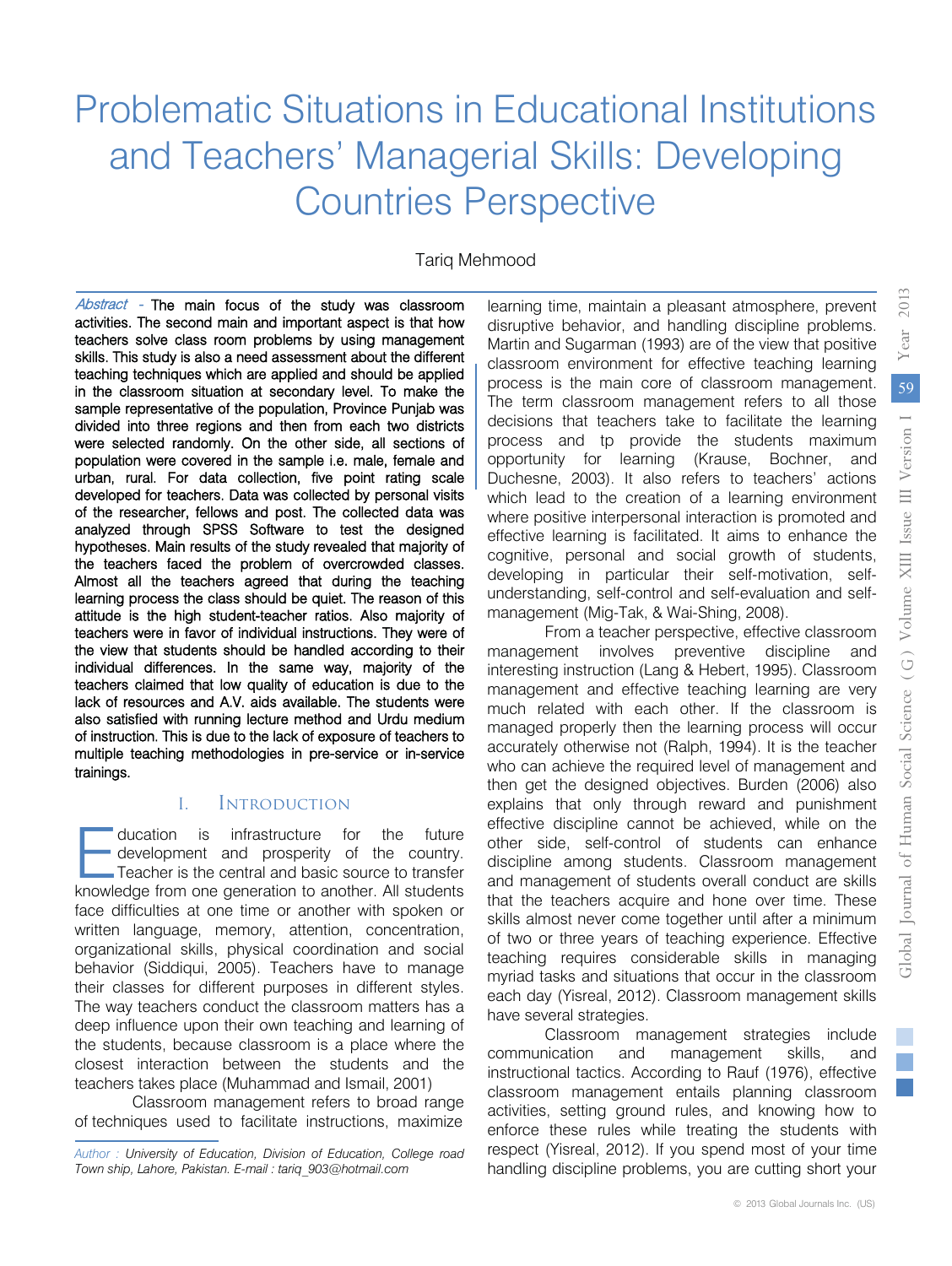teaching time. The study of classroom management tactics teaches you the techniques of classroom dynamics and tells you how to use them to have advantage. You learn to maintain a supportive environment, provide opportunities for success, and to enforce appropriate behavior. Effective teachers create conditions of cooperation, discipline and responsibility both for themselves and for their students (Riaz, 2009).

These techniques help students to behave in ways that facilitate you in task of teaching. Most behavior problems are minor disruptive such as one student getting up, walking around or talking in a way that disturb others. Student's common problems are inattention and failure to obey class rules.

When one or a few students are misbehaving, focus the rest of the class on their task and find time to talk to the disruptive students quietly and away from the students focused on their task (Evertson, & Worsham, 2000; Nayak, 1994).

Inattention and classroom problems can be controlled by using multiple techniques within the classroom. One of the best ways is an active involvement of students in the lesson by using A.V. Aids for teaching. This process may requires an efficient and effective preparation of teaching and learning materials in the form of lesson plans and A.V. Aids, decoration of the classroom, creation of expectation and establishment and enforcement of rules and routines in the classroom (Tan, Parsons, Hinson & Sardo-Brown, 2003). Because most of the learning the senses, AV aids can help ensure effective learning, breaking the monotony of the classroom scene (Mohan, 2007).

To perform all these activities the competence of teacher plays a vital role because different teachers have different ways of managing the classroom environment and patterns of setting up classroom that best fits their purpose (Aly, 2007). While discussing the classroom management Ostrosky, Jung, Hemmeter and Thomas (2008) are of the opinion that this is the teacher who plays a highly important role for the development of classroom environment effective for learning. For this purpose competence of teacher is highly important to manage the things properly in the right direction. Teacher should be a good psychologist to understand the student's mental level and personal preferences. Teachers should also be very much aware of the individual differences and care for each student as a learner (Haider, Z. et all. (2012).

Many factors have been identified within the school and classroom through action research. Problematic behavior is one of the main reasons for classroom disturbance (Mayer, 1995). Problem behavior is broad term that may include any number of behaviors that do not conform to the established rules of the classroom and school (Robinson, & Ricode).

These factors can be controlled by establishing the school's discipline policy, the school's norms and

standards for proper behavior, and proper authority of the teachers, and mutual staff support.

There are also other many problems such as damage of lighting, stealing and show disrespect. That result in behavior changes is also a potential problem in today's schools. In effective classroom management the emphasis is on prevention rather than on palliative measures such as punishment. To manage all the academic, physical and behavioural problems classroom management teachniques are the very much effective. Rauf (1976) narrates that management covers multiple aspects of teaching learning process particularly organization and presentation of lesson in such a way that all pupils are actively engaged in learning. This requires an ability to analyze the different elements and phases of a lesson and deliver appropriate material.

As with so many aspects of education, effective classroom management depends on the quality of support and guidance with the school as well as the talent of individual teacher. Effective management in the classroom is discussed as a co-operative enterprise linked to classroom and school process and development of good relationship.

Motivation towards studies is one of the very effective techniques to manage the class room problems. If a student will be motivated for studies his/her attention will be diverted from mischief towards hard working. Motivation is a process that influences the direction, persistence, and vigor of goal-directed behavior (Passer & Smith, 2001). Motivation with individuals refers to knowledge of how to provide the counseling and guidance, which some people require. Motivation is not something that just happen in the classroom. It requires considerable thought and efforts and teachers play an important role in establinshing a motivating learning climate (Savage, & Savage, 2010).

Monitoring of school discipline considers how schools evaluate the effectiveness of policies on discipline and how senior teachers can help colleagues to cope with stress and other problems. Problem-based learning is very helpful to handle and cope with classroom problems and student's problems. According to Arends (2005), the essence of problem-based learning consists of presenting students with authentic and meaningful problem situations that can serve as springboards for investigations and inquiry. Rather than organizing lessons around a particular academic principles or skills, problem-based learning organizes instructions around questions and problems that are both socially important and personally meaningful to students.

After the above discussion we can say that the classroom management problems and strategies are part and parcel of every education system for better learning. Effectiveness of teaching increases by the use of different techniques to draw attention towards lesson.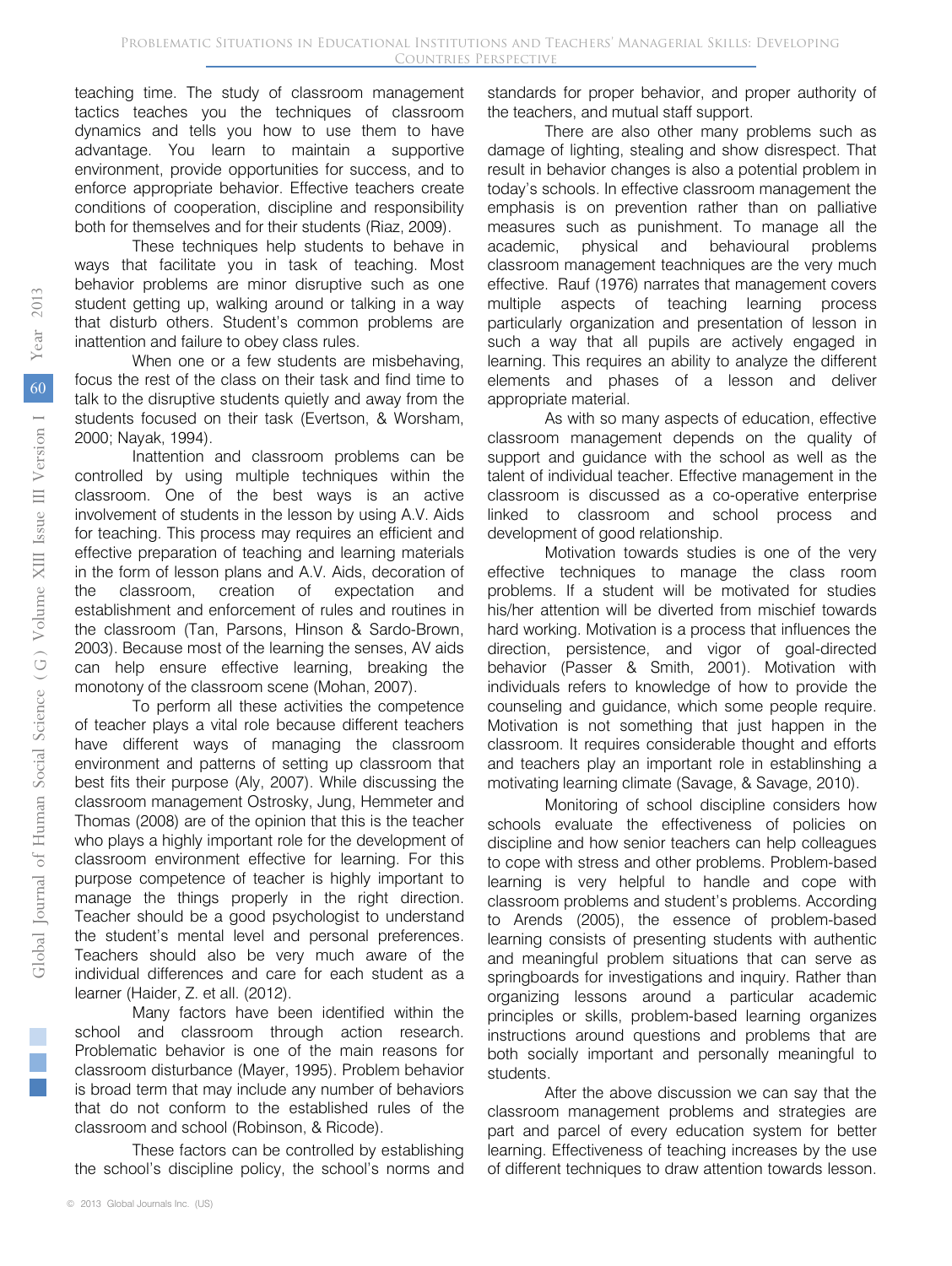If the lesson will not be interested the students will involve in other disruptive activities. Use of professional and management skills by the teachers may increase the learning level of students. This was the main reason for which the researchers was interested to know about what were the major problems of classrooms at secondary level, and what were the solutions of that problems under the guidance of different experts. Following were the major objectives of the study: to identify the problems which were faced by teachers and students in their classrooms, to determine the types and causes of the classroom problems, to identify how teachers apply classroom management strategies in their classes, to explore the views and understanding of teachers about the use different classroom management strategies, and then finally to recommend some effective classroom management strategies at secondary level.

Problems faced by teachers in classrooms were mainly of three types i.e. teaching problems, physical problems, and discipline problems faced by teacher in their classrooms at secondary level.

#### II. Research Methodology

Instruments were got validated by taking opinion different experts. Data was collected by researchers themselves and with help of other fellows. The response rate of teachers remained 90.33% while the response rate of students remained 93.5%. The collected data was analyzed by using SPSS Software to test the designed research questions. Following results were found after analysis.



*Figure # 1:* Teaching problems and their strategies used by teachers

In many subjects particularly science and mathematics focus on every students is necessary therefore small group instruction may be more suitable for effective learning. As Pakistan is a developing country, therefore, in spite of lack of resources teachers of Pakistani institutions use and also like small group instructions. Figure  $# 1$  shows that the percentage values of respondents (teachers) about teaching problem. 68.8% of the respondents are in favor of small group instruction. They said that small group instruction is very effective teaching methodology. 18.8% of the teachers are against the small group instruction.

82.5% of the teachers ratted that there are students of different mental level in all classrooms and teacher teach them according to their mental level. 9.8% of the respondents responded that teacher teaches all the students at the same mental level.

75.1% of the teachers have the view that teacher should aware of the attitudes and interests of the students. This is clear that if a teacher is unaware about the attitudes and interests of the students, he can

teach in a good way. 14.0% of the teachers said that awareness of attitudes and interests of students made no effect on teaching.

67.7% of the respondents said that teachers give instructions and guidance to students according to their individual differences. All the individuals have their own personality traits. Teacher should aware about the personality of all students for the proper modification in their behavior. 19.6% of the respondents were not in the favor of this statement.

In fact, questioning is for the child a natural and enjoyable means of intellectual and social growth (Shahid, 2002). 84.9% of the respondents said that teacher should answer to the questions of students happily. This technique inspires students to ask questions freely about the topic and can understand topic clearly. 10.3% of the teachers were against this opinion.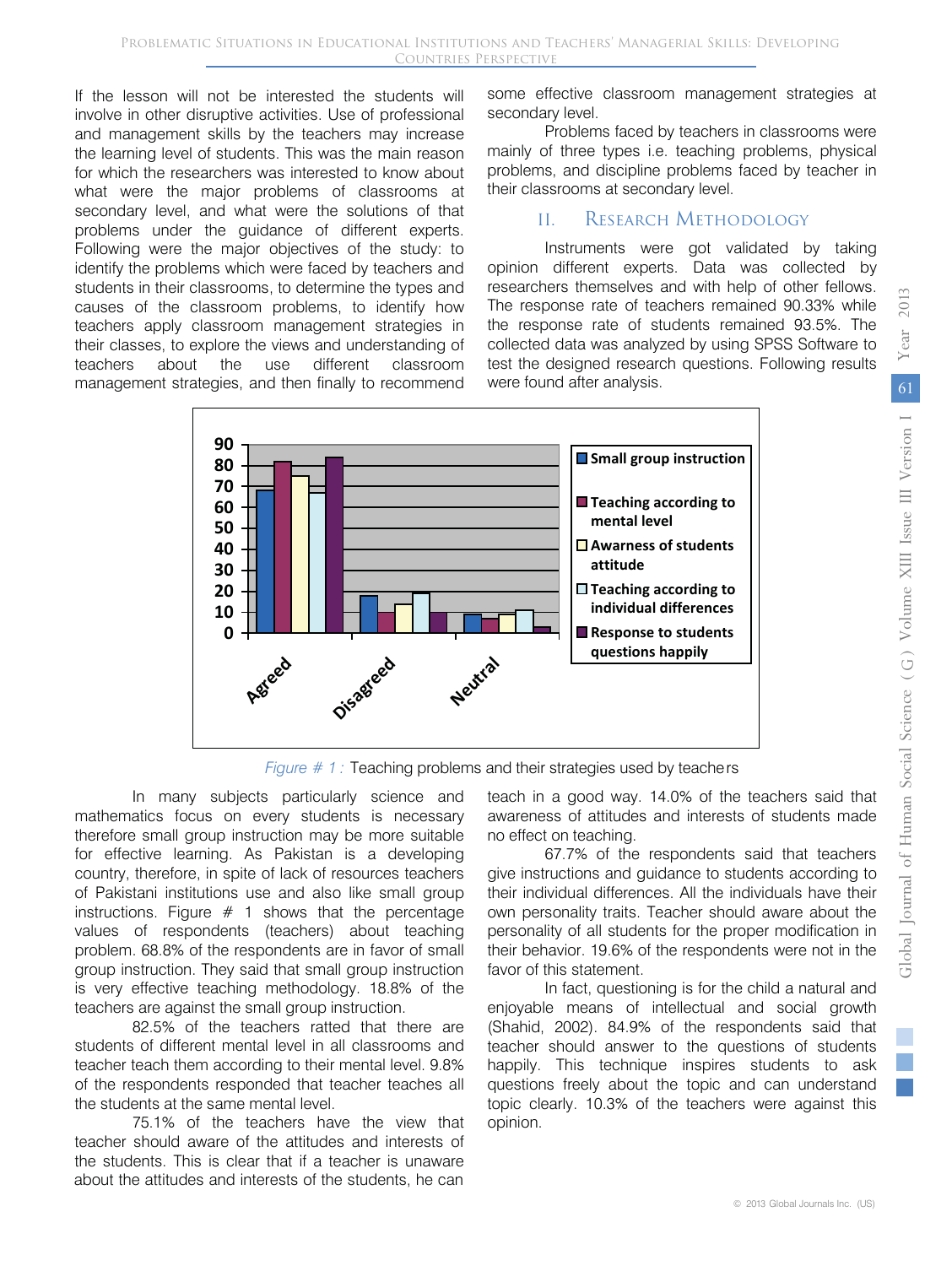

*Figure # 2 : Teaching problems and their strategies used by teachers* 

51.7% of the teachers said that lecture method is good teaching method for better comprehension of the topic. In the recent period it became clear that discussion method is the best method of teaching. 39.7% of the respondents were against this statement that lecture method is the good method.

82.7% of the teachers said assessment of student's performance is a problem in our classrooms, and teachers assess the performance of students at regular intervals. This proper performance assessment gives feedback to students and teachers. 11.6% of the teachers said that regular intervals for assessment were not necessary.

76.4% of the respondents said that teachers provided the opportunity to students for classroom



87.3% of the teachers said that teachers motivate students for better achievement and further studies. Motivation to students is very good tactic to handle and manage the students in classrooms for complete understanding of the topic. 9.6% of the teachers said motivation made no effect on teacher's management of the classroom.



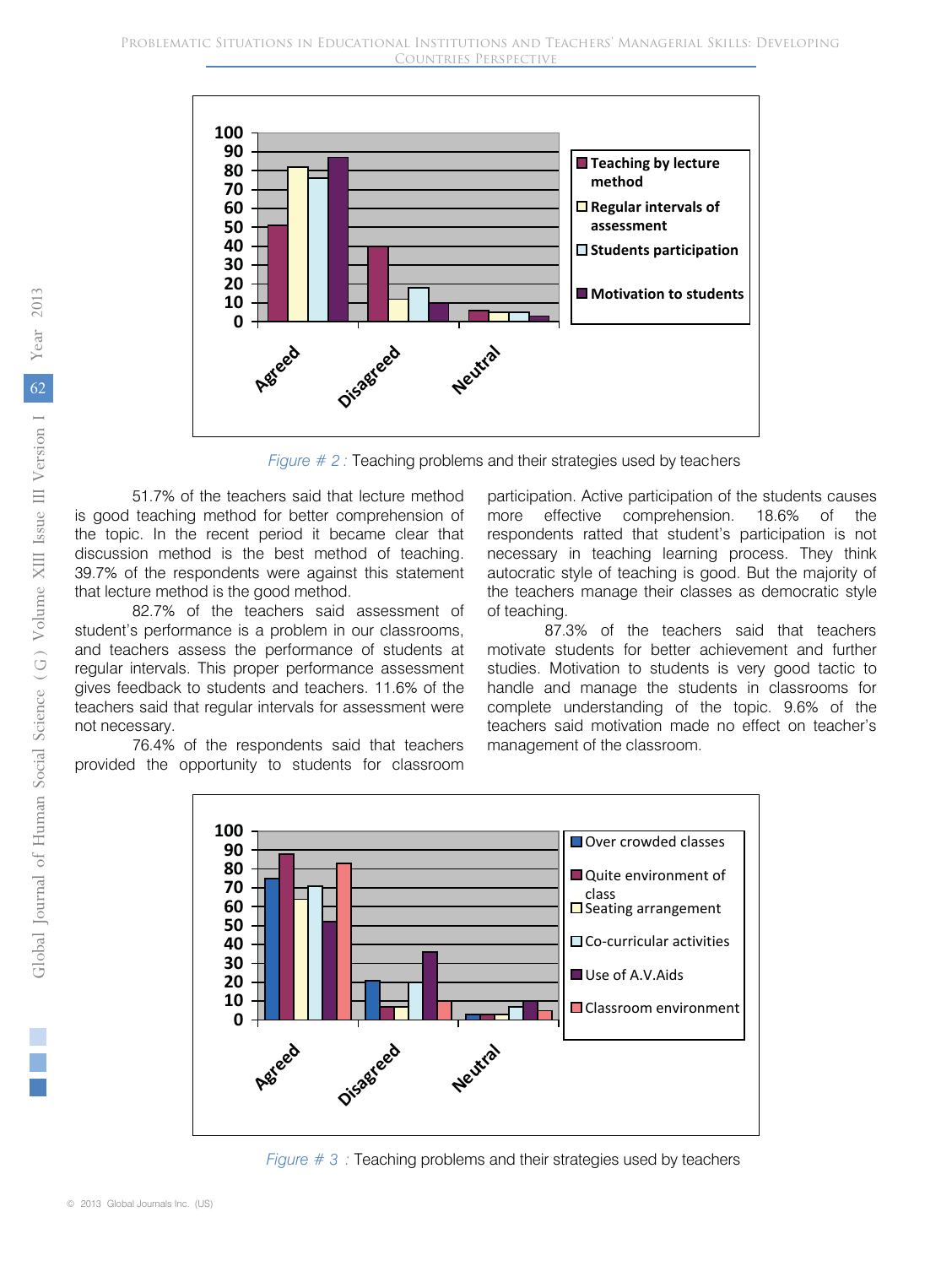2013

Figure  $#$  III indicates the physical problems faced by teachers in their classrooms and teacher's management role in handling those problems. 74.9% of the teachers claimed that their classrooms were overcrowded. This problem causes so many other disciplinary and teaching problems in classrooms. 21.4% of the teachers said that classrooms were not overcrowded.

88.2% of the teachers were in the favor of statement that students should quite in classroom, while rest of the respondents (7.0) said that students should not quite in their classes. This high percentage show that teachers force students to remain quite in their classes. But this is not good technique, because active participation of students in learning process increases effectiveness of the lesson.

64.4% of the respondents said that seating arrangement of students should be according to their roll numbers. In this way students do not quarrel with one another for their seats. 29.5% of the teachers were not in favor of the seating arrangement according to roll

numbers. They might say students should sit according to their performance.

 71.0% of the teachers were in the favor of co curricular activities. They ratted that teachers arrange co curricular activities for students to release tension of studies. 20.5% of the teachers were not in the favor of co curricular activities.

52.8% of teachers said that use of A.V. aids was necessary for teaching learning process and teachers were using these A.V. aids in their lesson. 36.2% of the respondents ratted that teacher were not using A.V. aids appropriately. Visual style of teaching is very much effective for long term memory. When teachers use visual things during their lesson, the lesson became more effective.

83.8% of the teacher ratted that classroom climate have an effect on teaching process of any lesson and teachers provide a supportive classroom environment for students to learn. 10.7% of the teachers said teachers did not provide supportive environment for students to learn better.



*Figure # 4 :* Teaching problems and their strategies used by teachers

Figure No. 4 reveals the results of teacher's opinions about disciplinary problems and their solution. 75.3% of the teaches said that teachers controlled noise in their classrooms very politely. 18.5% were not in this favor.

71.8% teachers accepted excuse from late comer students, while 21.6% did not accept any excuse. This 21.6% teachers seemed very hard teachers.

79.% of the teachers said students wear uniform regularly, and this is a very plus point of the discipline of

a classroom. 16.6% of the teachers sad students did not wear uniform regularly.

61.8% of the teachers gave corporal punishment to students when they did not come to school without taking any leave. 31.2% of the respondents were against it, they did not punishment to their students. 69.7% of the respondents said that students obey all the rules and regulations very strictly. 23.1% teachers said there was no any strictness in rules and regulations in their classrooms.

Table 1: Overall Comparison of Problems faced by Teachers and Students

| Type of Problem     | Aaree  | <b>Disagree</b> | Neutral |  |
|---------------------|--------|-----------------|---------|--|
| Teaching problems   | 75.23% | 16.89%          | 6.47%   |  |
| Physical problems   | 72.52% | 20.83%          | 5.43%   |  |
| Discipline problems | 71.52% | 22.2%           | 5.66%   |  |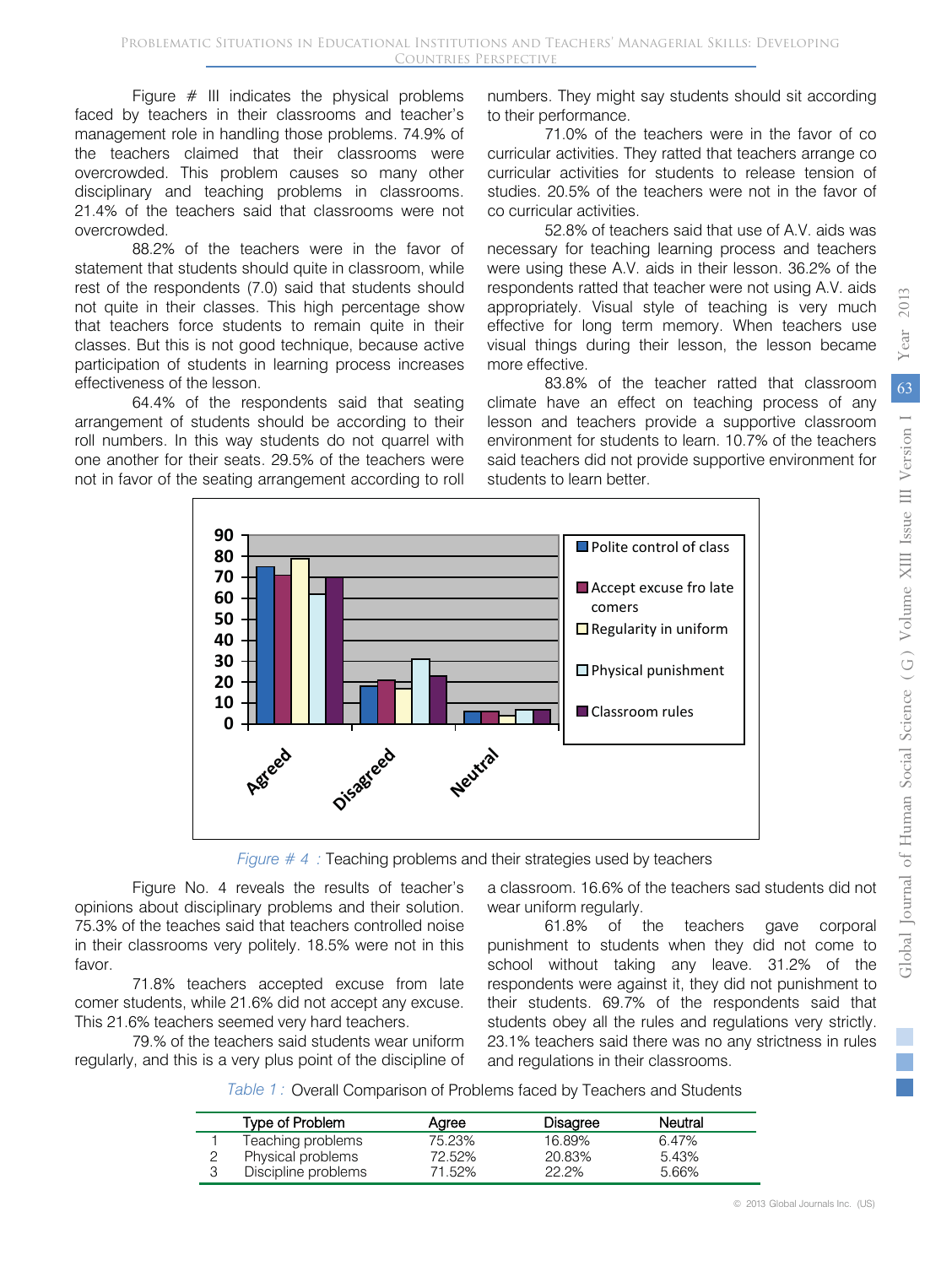Table # 7 indicates an overall comparison teachers and students in the context of teaching, physical and discipline problems. As form the table it is clear that students were more agree from the management role of teacher in classroom. Above shown value can be interpreted more clearly in the following graphs.

#### III. Conclusions and Recommendations

On the basis of analysis of data, following conclusions are given below.

- 1. Majority of teachers are in favor of independent small group instruction because in small instructions may be given more effectively.
- 2. Majority of the teachers have opinion that their classroom conditions during learning must be quiet.
- Majority of the students indicated that A.V. aids are insufficient.
- 4. Most of the teachers are of opinion that they give individual students instruction most of the time. It is effective way of communication.
- Most of the students in view of that mostly teachers use simple language in the class to clarify the concept.
- *a) Recommendations*
- 1. It is recommended to the Govt. of the Punjab that it should provide more facilitates to the heads to enable them to work in a better way.
- 2. Teacher should have an organization which works for the construction of different types of A.V aids with reference to students studies.
- Government should arrange special courses/ workshops for teacher training for effective classroom management.
- 4. School should be situated on a very peaceful place, so students can concentrate on their studies and distraction of attention can be avoided.
- 5. Punjab Govt. should develop a training policy for heads to:

Handle and utilize innovative A.V aids. Use different innovative teaching strategies.

#### References Références Referencias

- 1. Arends, R. I. (2005). *Learning to Teach.* New York: Mc Graw Hill.
- *qualitative data on the World Wide Web: A step-by-*2. Moore, J. L., & Flowers, L. A. (2002). *Collecting step guide for counselor educators and student affairs professionals*. Manuscript submitted for publication.
- 3. Passer, M. W. & Smith, E. R. (2001). *Psychology Frontiers and Application.* New York: McGraw Hill.
- 4. Rauf, A. (1976). *Educational Psychology.* Lahore: Printing Press.
- 5. Siddiqui, M. H. (2005). *Techniques of Classroom Teaching.* New Delhi: APH Publishing Corporation.
- 6. Ralph, E. G. 1994. Middle and secondary L2 challenges via effective teaching research. *Foreign* teachers meeting classroom management *Language Annals*, 27, 89–103.
- 7. Mayer, G. R. 1995. Preventing antisocial behavior in the schools. *Journal of Applied Behavior Analysis,*  28, 467–478.
- Bardon, Tidal: The (2000). Orassicom Management.<br>3rd ed. United State of America: John Wiley & sons, 8. Burden, Paul. R. (2006). *Classroom Management*. Inc.
- Thomas, D. (2008). *Helping children understand*  from http://www.adprima.com/managing.htm 9. Ostrosky, M. M., Jung, E. Y., Hemmeter, M. L., & *routines and classroom schedules (What Works Brief Series, No. 3).* Retrieved on dated May 12, 2012
- 10. Tan O.S., Parsons, R.D., Hinson, S.L., & Sardo-Brown, D. (2003). *Educational psychology: A practitioner-researcher approach*. Australia: Thomson
- 11. Aly, J.H. (2007). *Education in Pakistan: A white paper revised draft document to debate and finalize the national education policy*. Islamabad: National Education Policy Review Team.
- 12. Krause, K. L., Bochner, S., & Duchesne, S. (2003). *Educational psychology for learning and teaching.*  Australia: Thomson.
- 13. Haider, Z et all. (2012). Analysis and Evaluation of Discipline Issues in Public and Private Sector Institutions. *International Journal of Academic Research in Progressive Education and Development.*Vol. 1, No. 1.
- 14. Mig-Tak, H., & Wai-Shing, L. (2008). Classroom management: creating a positive learning environment. Hong Kong: Hong Kong University Press.
- 15. Yisreal, S.B. (2012). Classroom management: A guide for urban school teachers. Maryland: Rowman & Littlefield Education.
- 16. Mohan, R. (2007). Inovative science teaching (3rd ed.). New Delhi: Prentice Hall.
- 17. Robinson, S. L., & Ricode, S. M. (). Helping individual students with problems behavior. In edition of C.M. Everston, & C.S. Weinstein, Handbook of classroom management: Research, practice and contemporary issues. (pp. 787-802), New Jersey: Lawrence Erlbaum Association.
- 18. Savage, T.V., & Savage, M.K. (2010). Successful classroom management and discipline: Teaching self-control and responsibility (3<sup>rd</sup> ed.). California: Thousand Oaks.
- 19. Shahid, M.S, (2002), *Curriculum Development and Instruction*, Islamabad: Majeed Book Depot.

2013

Year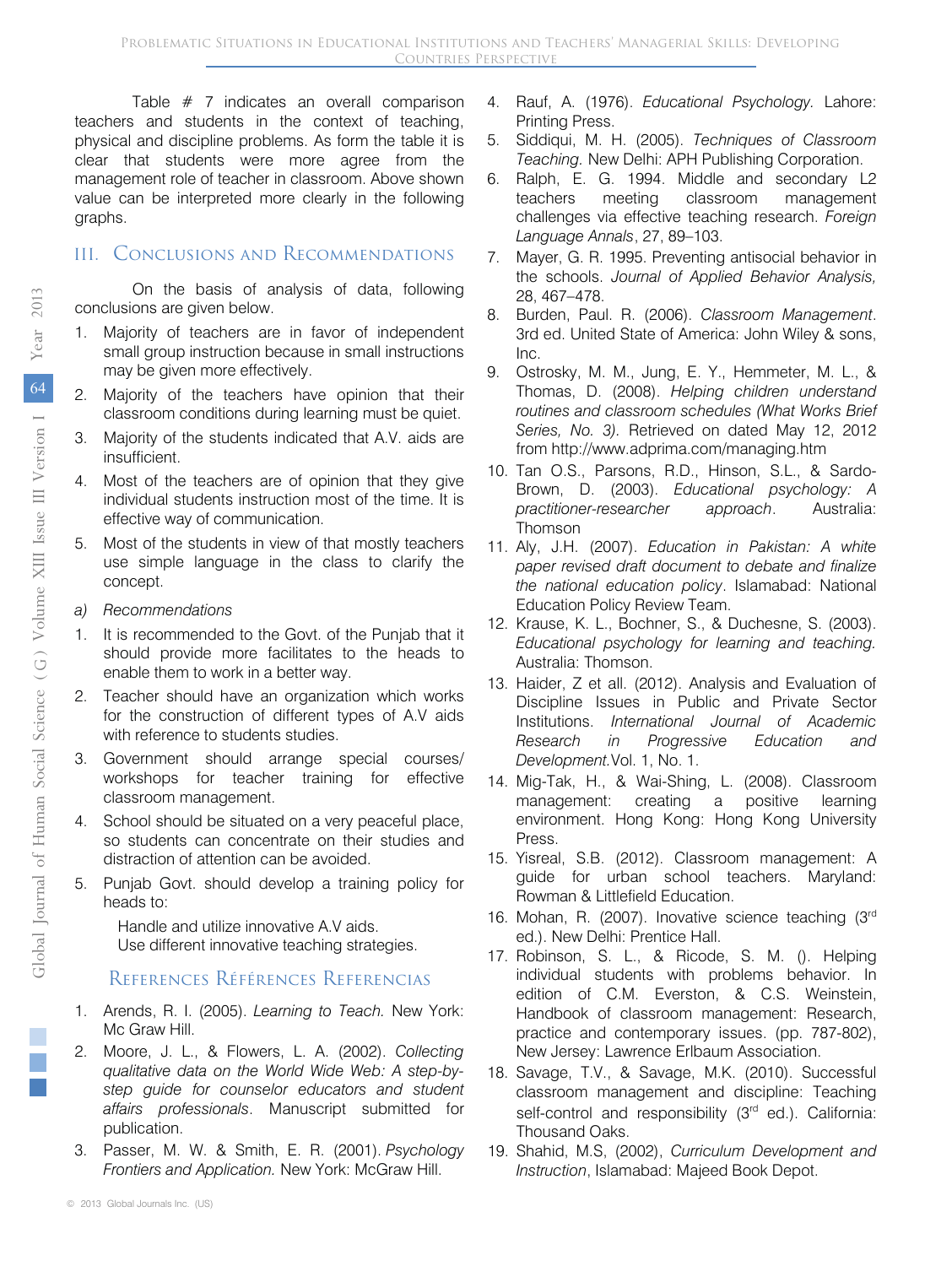- 20. Muhammad, T. & Ismail, M. (2001). *Violence against Children within the Family & in Schools.* Committee on the Rights of the Child. September 28. OHCHR, Geneva: NGOs Coalition on Child Rights-Pakistan. No.2
- 21. Riaz, I. (2009). Implementing the new Education Policy 2009*. The Dawn*. Retrieved July 20, 2012, from www.dawn.com
- 22. Evertson, C.M., Emmer, E.T. & Worsham, M.E. (2000), *Classroom Management for Elementary Teachers*, Allyn & Bacon A Pearson Education Company.
- 23. Nayak, A.k.& Rao. V.K.(1994), *Classroom teaching Methods and Practices*, New Delhi: S.B Nangia & APH corporation.
- 24. Lang, R.H. & Hebert, j. (1995). Teaching *Strategies and Methods for Students Centered Instruction*, America: Whinney, H.M.

2013